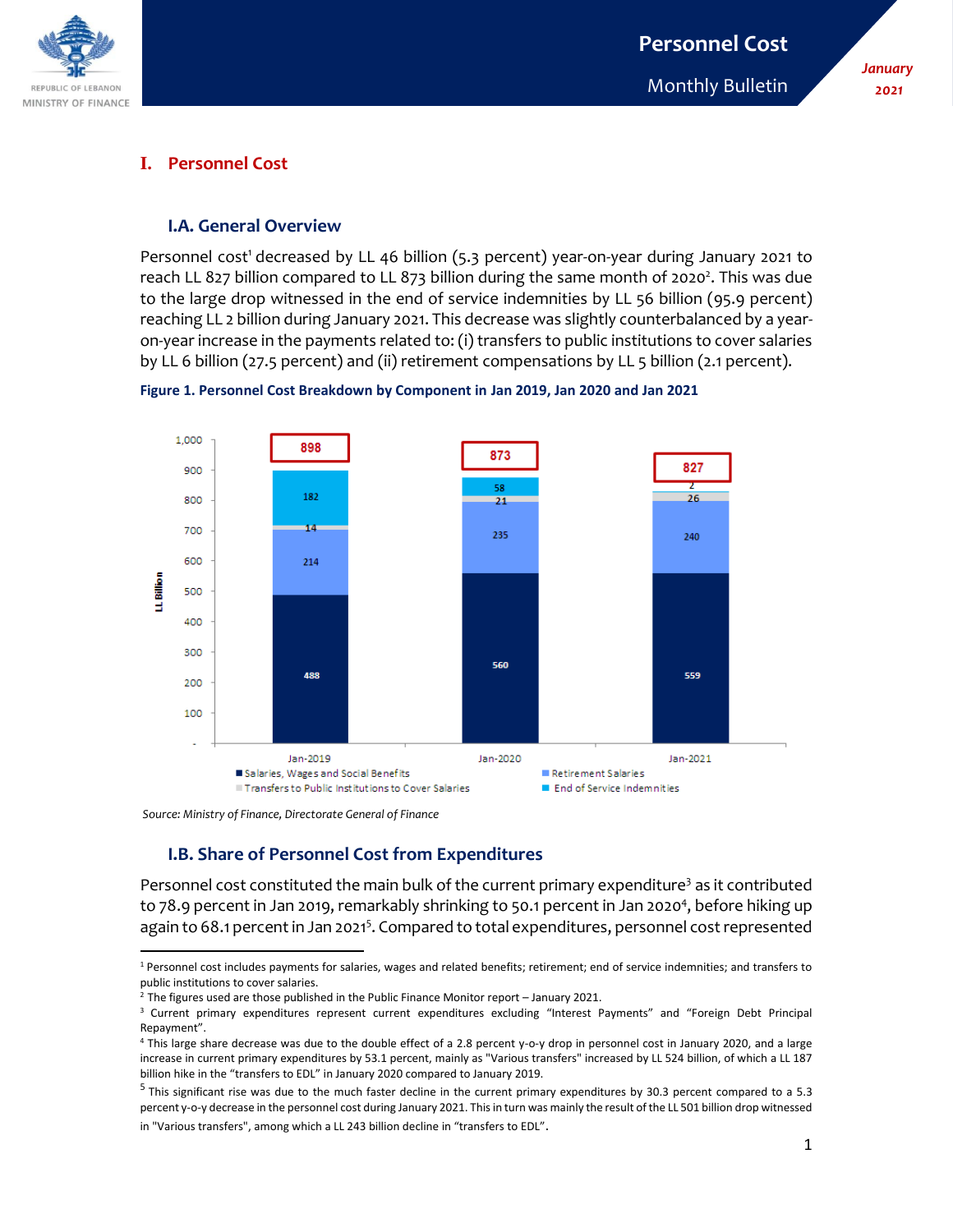

49.0 percent of total expenditures during January 2019, dropping to 34.2 percent of the total in January 2020, and then rising upward to 46.1 percent in 2021. The main reason behind the significant changes in the personnel cost as a share of total expenditures lies in substantial changes in the expenditure base registering a large year-on-year hike of 39.0 percent during January 2020, compared to a large drop of 29.6 percent during January 2021.

The following figures represent the composition of total expenditures and current primary expenditures during Jan 2021:



*Source: Ministry of Finance, Directorate General of Finance* 

*N.B.: Other expenditures mainly include payments to hospitals, judgments and reconciliation, mission costs, accounting adjustments and external services.* 

# **II. Salaries, Wages, and Related Benefits**

Payments for salaries, wages and related benefits merely decreased by LL 2 billion year-onyear to reach LL 559 billion in January 2021. Overall, this was the result of various drops in (i) "other payments" by LL 42 billion (86.9 percent) – of which a LL 30 billion drop in the Government subscription and contributions in the Government employees Coop - (ii) "employment benefits" by LL 9 billion (29.0 percent) and (iii) "salaries & wages" by LL 8 billion (2.3 percent). These drops were mostly offset by a LL 57 billion (53.9 percent) increase in "allowances".

In terms of composition, "salaries and wages" constituted 63.4 percent<sup>6</sup> of total payments for salaries, wages and related benefits to public sector employees in January 2021, followed by "allowances" (29.2 percent)<sup>7</sup> and "employment benefits" (4.1 percent), while "other payments" and "unclassified allowances" represented the remaining 3.3 percent of the total.

Furthermore, salaries, wages and related benefits increased as a share from total primary spending from 27.6 percent in January 2020 to 39.9 percent in January 2021.

The following figures represent the primary spending breakdown by component during the period under review.

 $\overline{\phantom{a}}$ 

 $<sup>6</sup>$  Down from 64.6 percent during January 2020.</sup>

 $7$  Compared to a share of 18.9 percent in January 2020.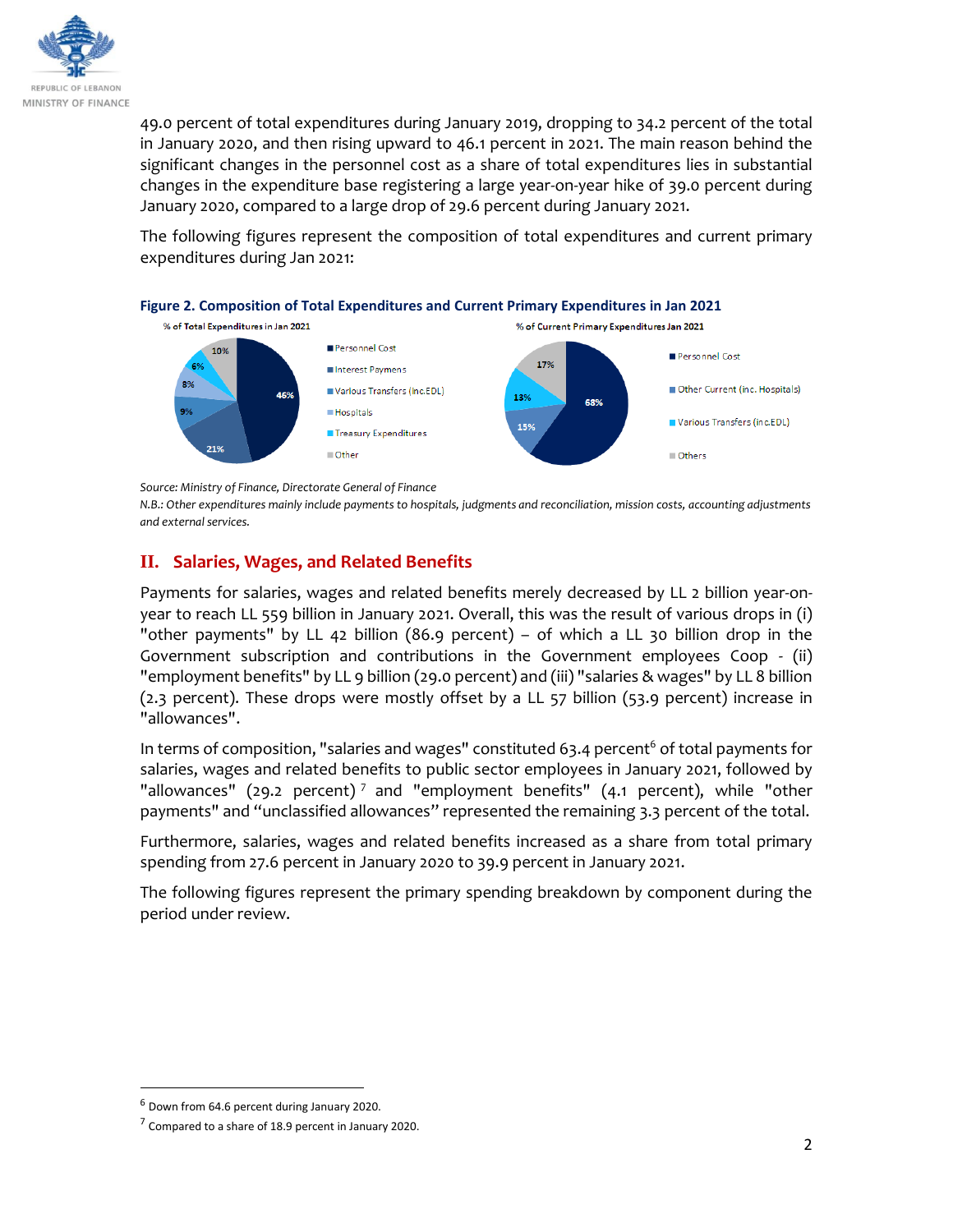



#### **Figure 3. Primary Spending Breakdown by Component during Jan 2020 and Jan 2021**

*Source: Ministry of Finance, Directorate General of Finance* 

*N.B.: Other expenditures mainly include transfers to CDR, transfers to public institutions to cover salaries, contributions to nonpublic sectors, VAT refund, and medicaments.*

|  |  | Table 1. Salaries, Wages and Related Benefits Breakdown – Jan 2020 and Jan 2021 $^8$ |  |  |  |
|--|--|--------------------------------------------------------------------------------------|--|--|--|
|--|--|--------------------------------------------------------------------------------------|--|--|--|

| (LL billion)                                                     | <b>Basic Salaries</b> |      | Employment<br>Benefits 4/ |              | <b>Allowances</b><br>5/ |              | Other<br>6/    |                | <b>Total</b> |              |
|------------------------------------------------------------------|-----------------------|------|---------------------------|--------------|-------------------------|--------------|----------------|----------------|--------------|--------------|
|                                                                  | 2020                  | 2021 | 2020                      | 2021         | 2020                    | 2021         | 2020           | 2021           | 2020         | 2021         |
| <b>Military Personnel</b>                                        | 249                   | 249  | 10                        | 14           | 106                     | 163          | $\overline{2}$ | $\overline{2}$ | 367          | 428          |
| Army                                                             | 163                   | 162  | 7                         | 10           | 17                      | 96           | $\mathbf 0$    | O              | 187          | 268          |
| <b>Internal Security Forces</b>                                  | 64                    | 64   | $\overline{2}$            | 3            | 82                      | 55           | $\overline{2}$ | $\overline{2}$ | 150          | 124          |
| <b>General Security Forces</b>                                   | 16                    | 17   | o                         | $\mathbf{1}$ | 5                       | 11           | $\Omega$       |                | 22           | 29           |
| <b>State Security Forces</b>                                     | 6                     | 6    | $\Omega$                  | O            |                         | 1            | $\Omega$       | $\Omega$       | 8            | 7            |
| <b>Education Personnel</b>                                       | 70                    | 65   | 15                        | 6            | $\mathbf{o}$            | $\mathbf{o}$ | 6              | $\mathbf{o}$   | 90           | 71           |
| Civilian Personnel 1/                                            | 44                    | 40   | 8                         | 3            | 0                       | 1            | 10             | 4              | 62           | 48           |
| <b>Government contribution</b><br>to employees cooperative<br>2/ |                       |      |                           |              |                         |              | 30             | $\mathbf{o}$   | 30           | $\mathbf{o}$ |
| <b>Customs Salaries 3/</b>                                       |                       |      |                           |              |                         |              |                |                | 12           | 12           |
| <b>Total</b>                                                     | 362                   | 354  | 32                        | 23           | 106                     | 163          | 48             | 6              | 561          | 559          |

1/Includes salaries payments made to the Ministry of Public Health from the Guarantees account.

2/Government contribution to employees cooperative is provided to both the education and civil personnel. However, the allocation between the two types of personnel is not available and therefore is presented in a separate line item.

3/Includes salaries and wages and indemnities payment from guarantees account but excludes payments for allowances which are made from Customs Cashiers and can only be reclassified once Customs has sent the supporting document to the Directorate General of Finance.

4/Includes payments for family, transportation, overtime as well as various indemnities (including committee compensation and tax returns).

5/Includes payments for maternity and sickness, marriage, birth, death, hospital, education, medical and various social allowances, which are provided to military personnel only.

6/Amounts given to non-military bodies and includes (i) payments of bonuses, (ii) State contributions to the Mutual Funds covering Member of Parliaments, employees of the Lebanese University, judges, judges' aides and Islamic tribunal judges and (iii) State contributions (as an employer) to the National Social Security Fund public sector employees that are not covered by the Civilian Servant Cooperative.

# **II.A. Salaries and Wages**

l

Salaries and wages of public sector employees, excluding indemnities, allowances and other benefits, decreased by LL 8 billion (2.3 percent) to reach LL 354 billion in January 2021. This

<sup>&</sup>lt;sup>8</sup> Figures slightly differ from the aggregated ones in the Public Finance Monitor due to the rounding effect.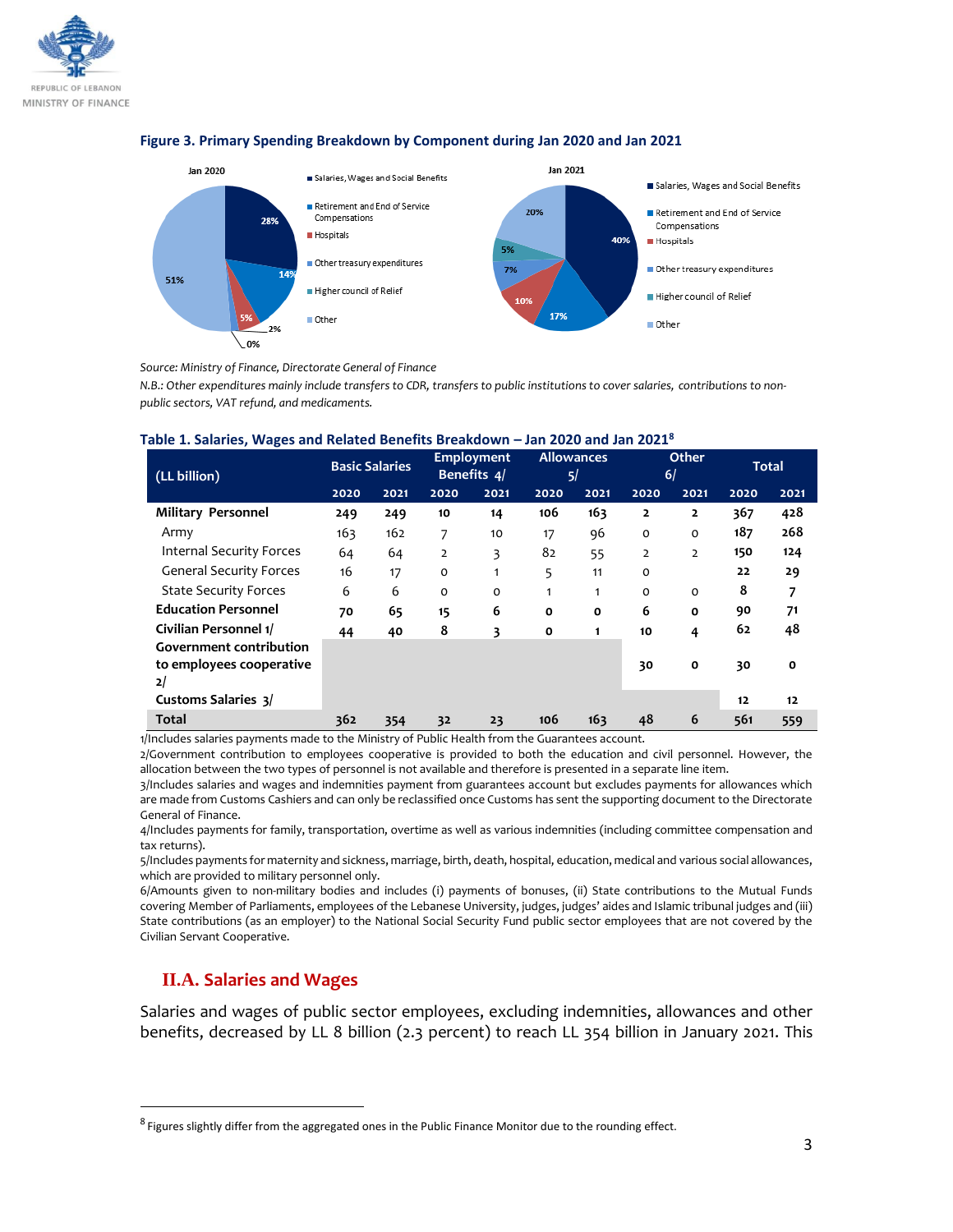

decline was primarily the result of a contraction in salary payments for the education and civilian personnel by LL 5 billion and LL 4 billion respectively.

## *II.A.a. Salaries and Wages of Military Personnel*

Salaries and wages of the military personnel slightly increased by LL 0.5 billion (0.2 percent) in January 2021 compared to the same period of 2020. In details, salary payments to the General Security Forces increased by LL 0.6 billion (3.9 percent), in turn driven by a LL 0.2 billion yearon-year equal rise in each of basic salaries, nourishment and clothing. On the other side, salary payments for other military bodies witnessed slight year-on-year changes during January 2021, with a LL 0.1 billion decrease for each of the State Security Forces and the Army, while salary payments for the Internal Security Forces remained unchanged.

## *II.A.b. Salaries and Wages of Education Personnel*

Salaries and wages of the education personnel decreased by LL 5 billion (6.5 percent) year-onyear and stood at LL 65 billion in January 2021. The drop was mainly due to lower salary payments to the permanent personnel at the primary education by LL 4 billion.

## *II.A.c. Salaries and Wages of Civilian Personnel*

Salaries and wages to the civilian personnel decreased by LL 4 billion (9.7 percent) year-onyear, to reach LL 40 billion in January 2021. At the level of the ministries, the Ministry of Justice represented the largest wage bill during the covered period, with a share of 17.2 percent from total salaries and wages paid to the civilian personnel, followed by the Ministry of Foreign Affairs and Emigrants (MoFA) (13.3 percent from total) and the Ministry of Finance (12.9 percent from total). (*For further details, kindly refer to table 2*)

In details, employees at the Ministry of Foreign Affairs and Emigrants witnessed the largest drop in salary payments of LL 3.5 billion (39.8 percent) followed by the Ministry of Public Works and Transportation with LL 0.7 billion (25.1 percent).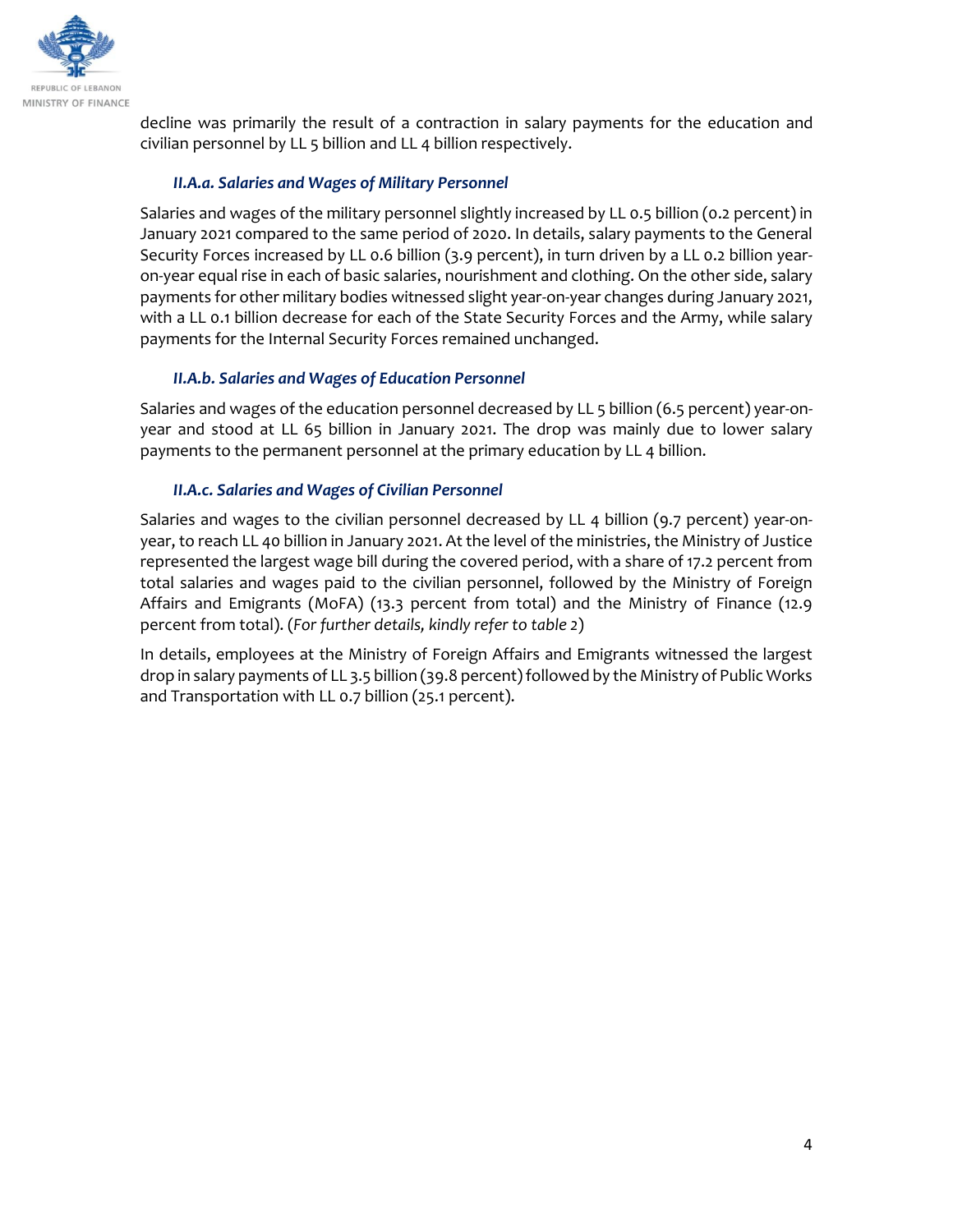

| (LL million)                                | <b>Jan</b> | <b>Jan</b> | able 2. Civilian Salaries and Wages breakdown by Ministry – Jan 2020 and Jan 2021<br>% from Total Civilian |  |
|---------------------------------------------|------------|------------|------------------------------------------------------------------------------------------------------------|--|
|                                             | 2020       | 2021       | Personnel in Jan-<br>2021                                                                                  |  |
| Ministry of Justice                         | 6,858      | 6,810      | 17.2%                                                                                                      |  |
| Ministry of Foreign Affairs and Emigrants   | 8,728      | 5,252      | 13.3%                                                                                                      |  |
| Ministry of Finance                         | 5,102      | 5,098      | 12.9%                                                                                                      |  |
| Presidency of the Council of Ministers      | 4,038      | 3,989      | 10.1%                                                                                                      |  |
| Parliament                                  | 3,503      | 3,134      | 7.9%                                                                                                       |  |
| Ministry of Public Health                   | 1,926      | 2,449      | 6.2%                                                                                                       |  |
| Ministry of Agriculture                     | 2,129      | 2,240      | 5.7%                                                                                                       |  |
| Ministry of Public Works and Transportation | 2,934      | 2,196      | 5.5%                                                                                                       |  |
| Ministry of Interior & Municipalities       | 1,464      | 1,505      | 3.8%                                                                                                       |  |
| Ministry of National Defense                | 1,409      | 1,308      | 3.3%                                                                                                       |  |
| Other                                       | 5,755      | 5,614      | 14.2%                                                                                                      |  |
| <b>Total</b>                                | 43,845     | 39,595     | 100%                                                                                                       |  |

#### **Table 2. Civilian Salaries and Wages Breakdown by Ministry – Jan 2020 and Jan 2021**

*Source: Ministry of Finance, Directorate General of Finance* 

## **II.B. Payment of Allowances**

The cumulative payment of allowances to public sector employees increased significantly by LL 57 billion (53.9 percent) to reach LL 163 billion in January 2021. This hike was mainly due to a LL 78 billion rise in allowances paid to the Army to reach LL 96 billion, and a LL 5 billion increase in allowances disbursed to the General Security Forces reaching LL 11 billion during January 2021. These increases were partly offset by a drop in the allowances disbursed to the Internal Security Forces by LL 27 billion to reach a total of LL 55 billion during January 2021.

In details, allowances paid to the Army witnessed a sharp hike of LL 78 billion (451.9 percent), mostly as hospital expenses and school allowances increased year-on-year by LL 63 billion and LL 21 billion, respectively.

In addition, allowances paid to the General Security Forces increased by LL 5 billion (97.2 percent), with sickness and maternity as well as hospital expenses rising by LL 2 billion each compared to January 2020.

Lastly, allowances paid to the Internal Security Forces dropped by LL 27 billion in January 2021 compared to January 2020, given a large decrease in hospital expenses by LL 22 billion.

#### **II.C. Government subscription and contributions in the Employees Cooperative**

Payments covering the government subscription and contributions to the Employees Cooperative were nil in January 2021 compared to LL 30 billion a year earlier.